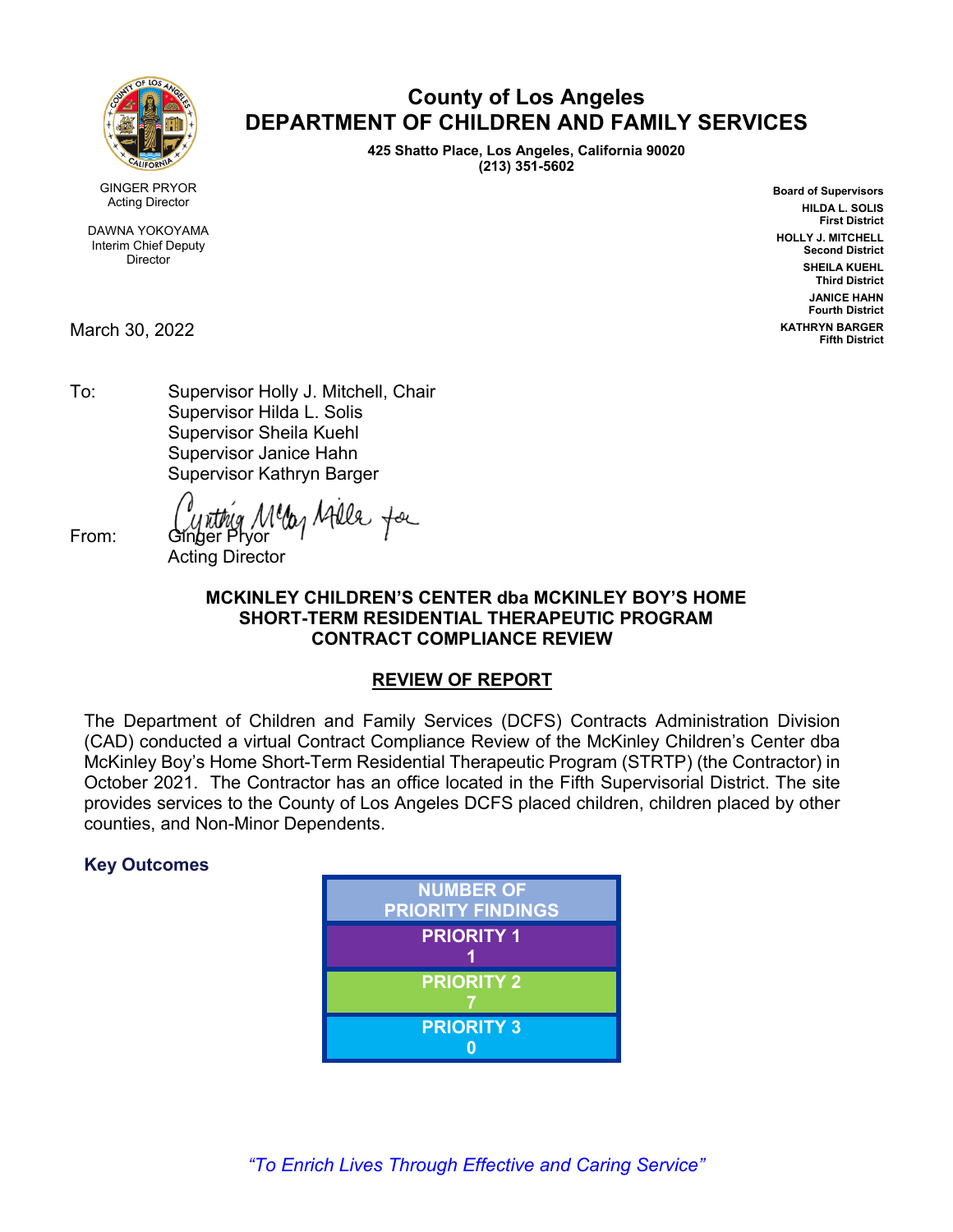Each Supervisor March 30, 2022 Page 2

CAD conducted a virtual Contract Compliance Assessment review of the Contractor's compliance within the following applicable areas: General Contract Requirements; Facility and Environment; Engagement and Teamwork; Needs and Services Plans; Permanency and Transition Services; Education and Independent Living Program Services; Health and Medical Needs; Personal Rights and Social/Emotional Well-Being; Personal Needs/Survival and Economic Well-Being; and Personnel Files.

The Contractor was in full compliance with 4 of 10 applicable areas of CAD's Contract Compliance Review: Facility and Environment; Engagement and Teamwork; Education and Independent Living Program Services; and Health and Medical Needs.

For the purpose of this review, five DCFS placed children were selected for the sample. CAD reviewed the files of the five selected children and virtually interviewed the five children to assess the level of care and services they received. An additional three discharged children files were reviewed to assess the Contractor's compliance with permanency efforts.

CAD reviewed four staff files for compliance with Title 22 Regulations and County contract requirements. CAD also conducted telephonic interviews with staff. To assess the quality of care and supervision provided to the placed children and foster youth, DCFS also conducted virtual site visits of the Contractor's location.

CAD noted findings in the areas of:

Priority 1

- Personnel Files
	- $\circ$  Personnel did not receive current emergency intervention training; and the contractor did not have the current emergency intervention training on file.

Priority 2

- General Contract Requirements
	- $\circ$  Special Incident Reports were not properly documented in the Needs and Services Plan.
- Needs and Services Plans (NSPs)
	- o NSPs were not completed comprehensively and accurately.
- Permanency and Transition Services
	- $\circ$  The child's case plan goals were not consistently documented in the NSP permanency section.
- Personal Rights and Social/Emotional Well-Being
	- o Children reported inconsistent consequences for not following the rules.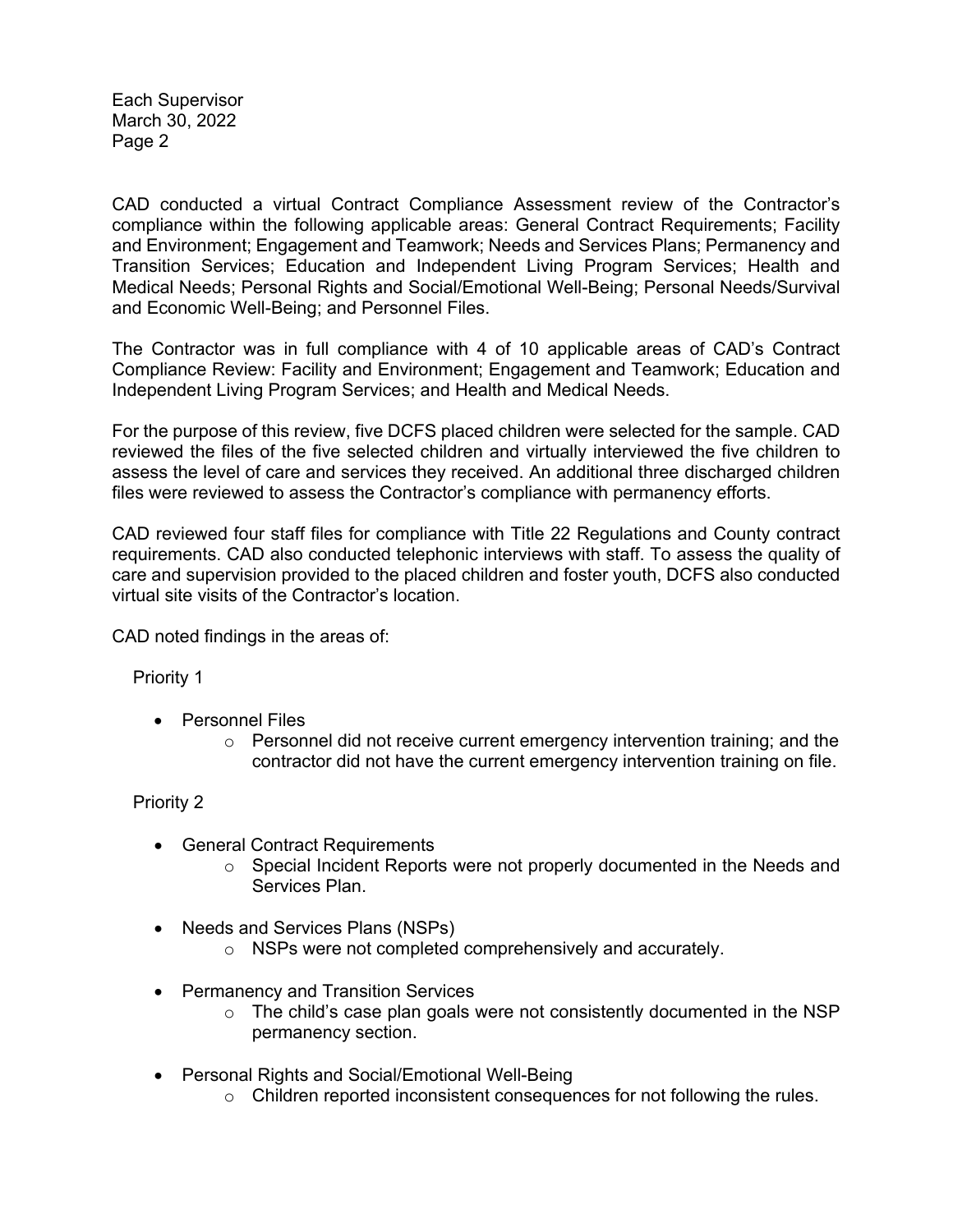Each Supervisor March 30, 2022 Page 3

- o Children were not informed about their right to have contraceptives and a container for storage.
- Personal Needs/Survival and Economic Well-Being
	- o Children reported not receiving the basic amount required for monthly clothing allowance.
	- $\circ$  Children reported not being allowed to make their own clothing purchase selections.

On January 6, 2022, the Children Services Administrator teams from DCFS' CAD and the Out-of-Home Care Management Division held an exit conference with the Contractor's representatives.

The Contractor's representatives agreed with the review findings and recommendations and were receptive to implementing systemic changes to improve the Contractor's compliance with regulatory standards.

The Contractor provided the attached approved Corrective Action Plan addressing the noted findings in this compliance report.

If you have any questions, your staff may contact me or Aldo Marin, Board Relations Manager, at (213) 351-5530.

GP:KDR LTI:yw

**Attachments** 

c: Fesia Davenport, Chief Executive Officer Arlene Barrera, Auditor-Controller Dr. Adolfo Gonzales, Chief Probation Officer Public Information Office Audit Committee Anil Vadaparty, President and CEO, McKinley Children's Center Kellee Coleman, Regional Manager, Community Care Licensing Division Monique Marshall-Turner, Regional Manager, Community Care Licensing Division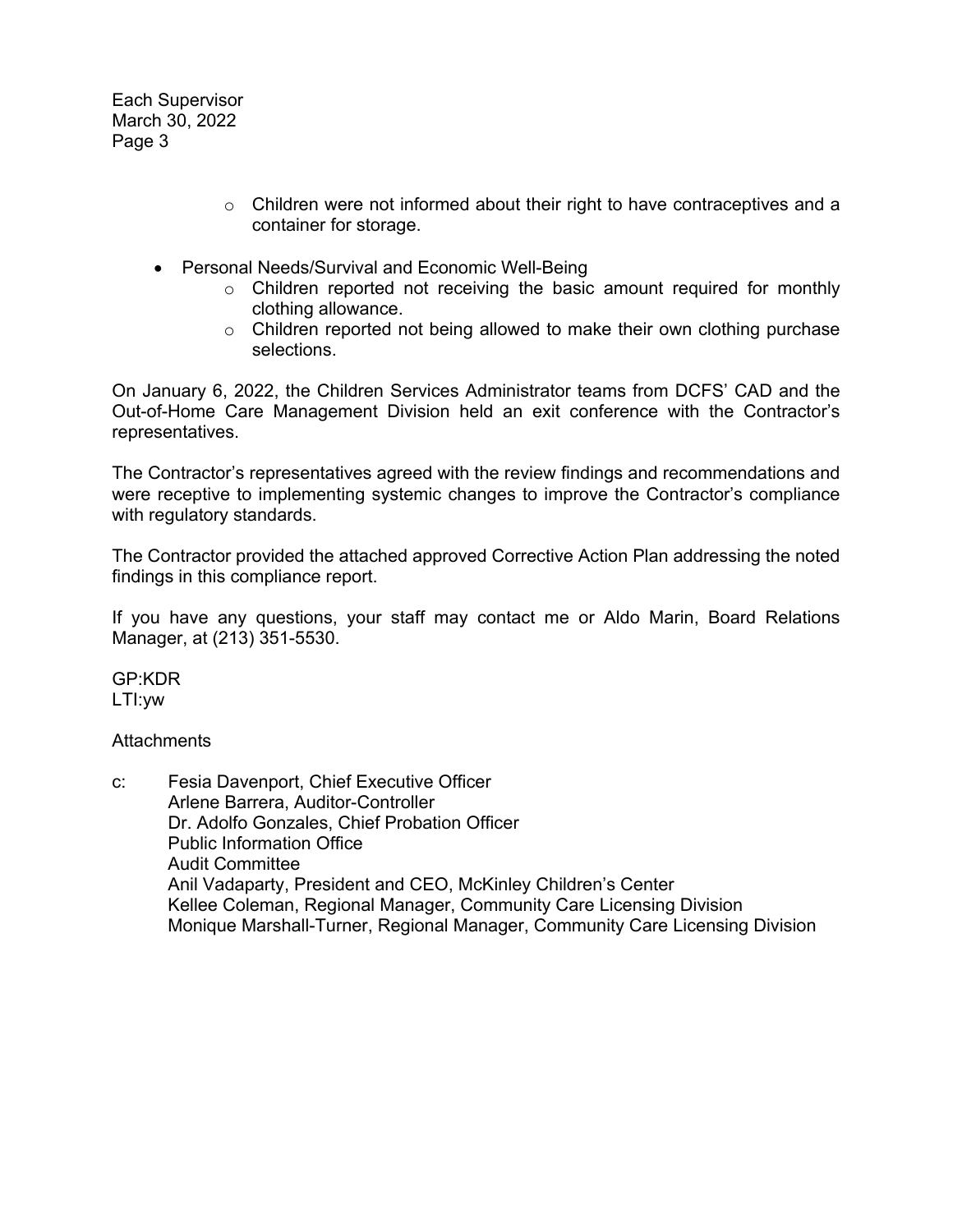# **GENERAL CONTRACT REQUIREMENTS**

5. Special Incident Reports (SIRs) are properly documented.

5.1 SIR Documentation is in the Needs and Services Plans (NSPs) [Master Contract §§19.2 & 19.6; ILS §87068.3(c)].

# 1. Explain the Cause.

There were staff changes and a new staff began inputting the SIRs in the NSPs and did not have a clear understanding of the process.

# 2. Corrective Action Taken.

The Director of STRTP, and Vice President of STRTP will conduct NSP training for all managers/supervisors to ensure that all SIRs are added to the monthly Needs and Services Plans on or before February 28, 2022. The Director and Vice President of STRTP will be responsible for reviewing the NSPs, and ensuring compliance prior to providing a copy to all parties involved for review. \*\*Documentation of this training will be emailed to the analyst no later than 02/28/2022.

| Facility |  |  |  |
|----------|--|--|--|
| Site 774 |  |  |  |
| Site 774 |  |  |  |
| Site 774 |  |  |  |
| Site 774 |  |  |  |
| Site 774 |  |  |  |

# 3. Explain what the Quality Assurance (QA) Plan is to maintain Compliance.

Quality Systems will review SIRs in the Itrack System, as well as, review the Special Incident Reporting Section of the NSPs on a monthly basis to ensure that this information is reported accurately.

# **NEEDS AND SERVICES PLANS**

16. The NSPs were completed accurately and on time.





**LOS ANGELES COUNTY**

**MCKINLEY CHILDREN'S CENTER (STRTP)**



**Corrective Action Plan**

**2021**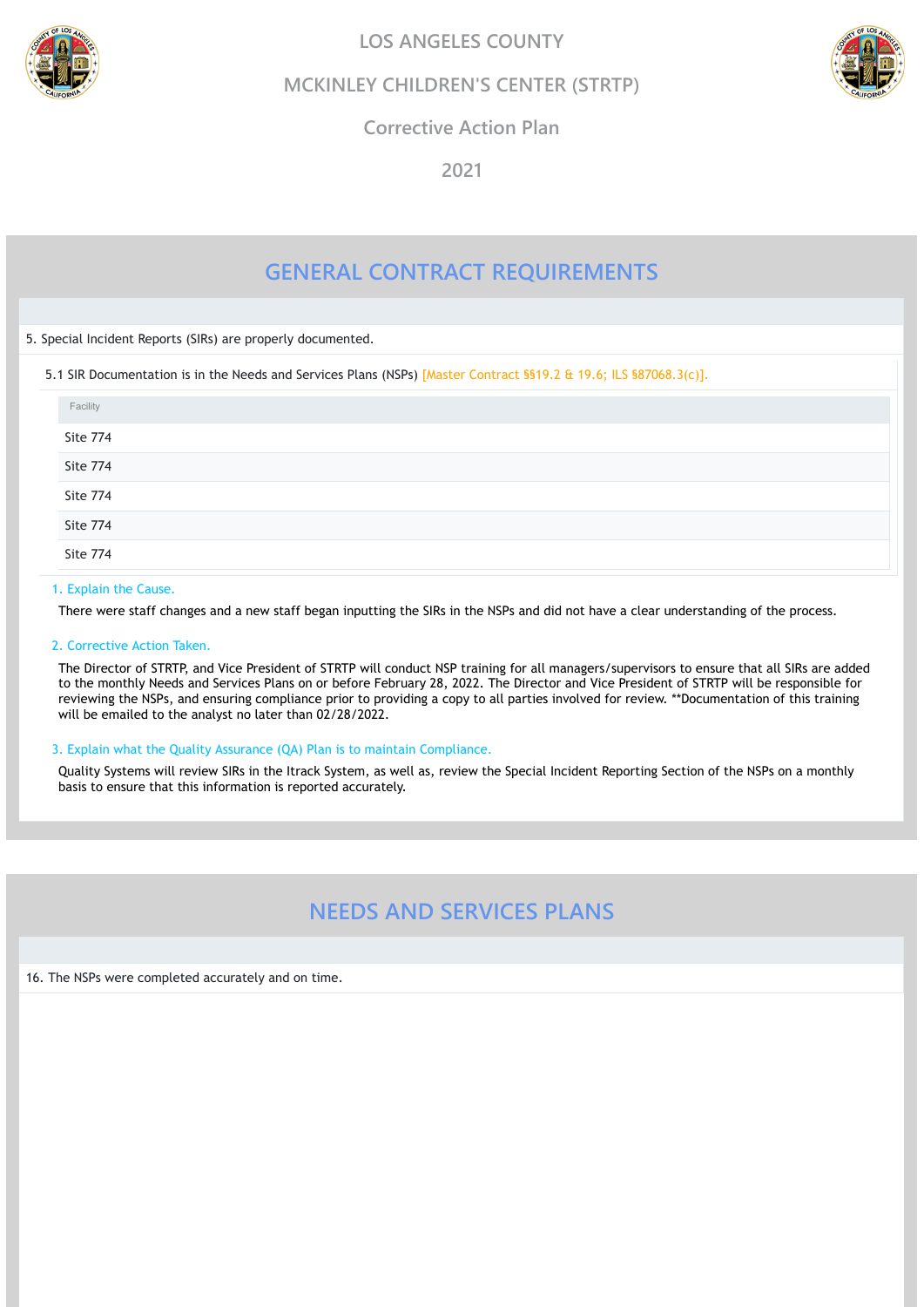# 16.2 NSPs were comprehensive & accurate.[Title 22 §84268.3(c); SOW Part C §§19.2, & 19.6; ILS §§87068.22(c) & 87068.3(a)].

Site 774

# 1. Explain the Cause.

Staff lacked training and the information to accurately complete the education section.

# 2. Corrective Action Taken.

The Director of STRTP and Vice President of STRTP will provide Needs and Services Plans training to all staff who complete the NSPs (Unit Managers, Clinical Staff). The Director and VP of STRTPT will be responsible for reviewing the NSPs and ensuring that NSPs are comprehensive and accurate, and complete. This training will be completed by 2/28/2022. \*\*Documentation of this training will be emailed to the analyst no later than 02/28/2022.

# 3. Explain what the Quality Assurance (QA) Plan is to maintain Compliance.

Quality Systems will review a sample of NSPs on a monthly basis to ensure that the NSPs are completed accurately. Any deficiencies will be reported to the Director of STRTP and VP of STRTP for follow-up and corrective action.

# **PERMANENCY & TRANSITION SERVICES**

20. The NSP Permanency section documented the child's case plan goals (i.e. concurrent plan, progress made, barriers).

# 1. Explain the Cause.

During the CFTMs when the teams met the Case Plan goal were continuously in flux, and the team was unable to identify a goal for permanency, and/or due to changes in the permanency plan and/or having to wait for approvals these barriers were not well documented.

# 2. Corrective Action Taken.

The Mental Health Case Manager for the STRTP will be responsible for updating the NSPs to include the youth's Permanency and Concurrent Case-Plan Goals. The Case Plan Goal/s will be consistent with what the team has identified and discussed in the CFTM (Child Family Team Meeting). The STRTP Director and VP of STRTP will be responsible for ensuring that the NSPs state the youth's permanency plan and concurrent plan, as well as, address any modifications that are made to the Case Plan Goal/s, prior to forwarding the NSP to the CSW for review. The STRTP Director and VP of STRTP will train staff on how to properly fill out the document, and ensure that all goal/s are SMART goals. This training will be completed by 2/28/2022. \*\*Documentation of this training will be emailed to the analyst no later than 02/28/2022.

| Facility        |  |
|-----------------|--|
| <b>Site 774</b> |  |
| Site 774        |  |

# 3. Explain what the Quality Assurance (QA) Plan is to maintain Compliance.

Quality Systems will review NSPs on a monthly basis to ensure that the NSPs have accurate consistent information. Any deficiencies will be reported to the STRTP Director and VP of STRTP for follow-up and corrective action.

# **PERSONAL RIGHTS AND SOCIAL /EMOTIONAL WELL-BEING**

39. Children report the consequences for not following the rules are fair

| acility |
|---------|
|---------|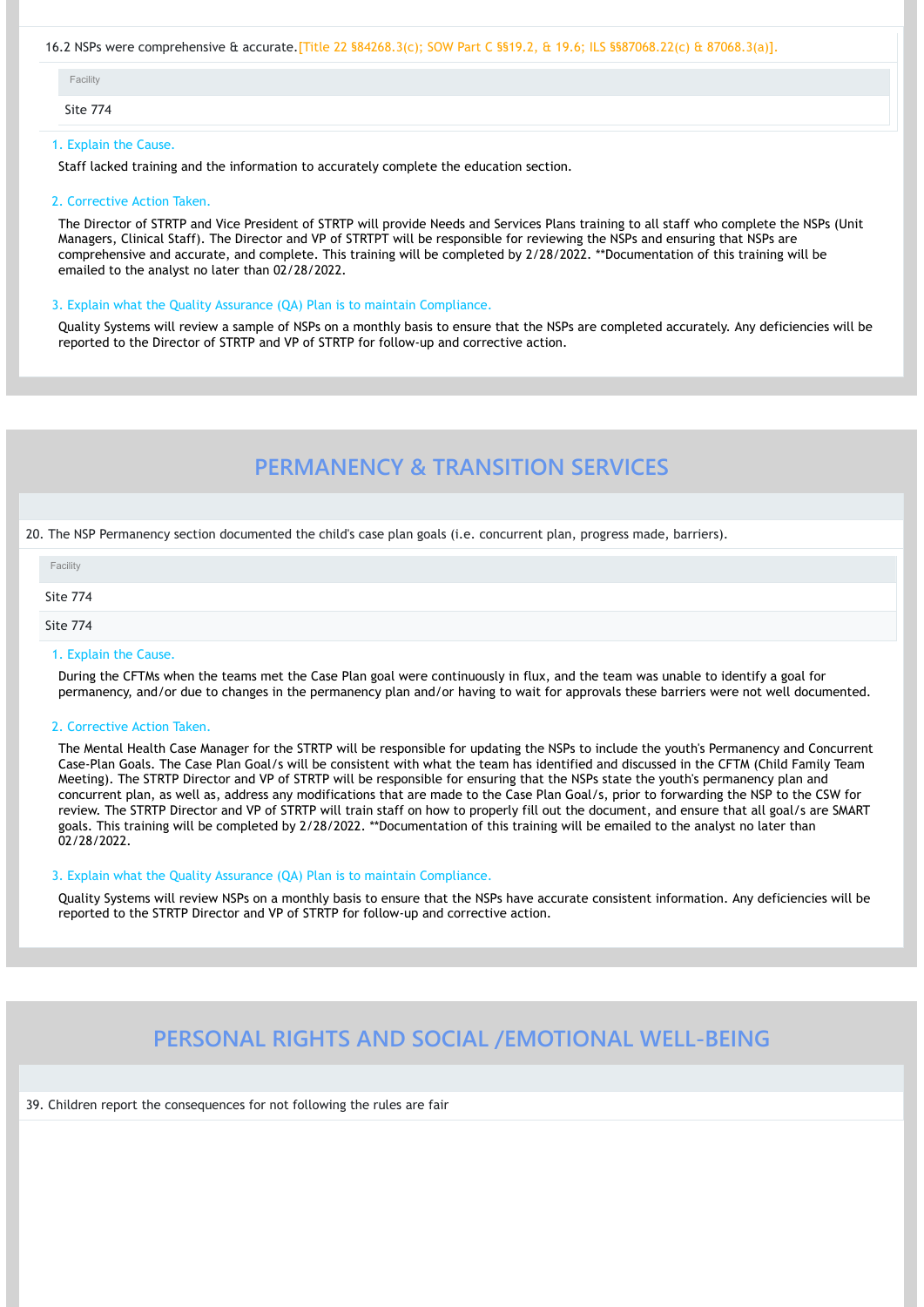#### Site 774

#### 1. Explain the Cause.

Staff lack consistency with implementing the consequences due to not fully understanding the behaviors the youth/s are exhibiting and the root cause of the behavior.

#### 2. Corrective Action Taken.

The STRTP Director, VP of STRTP, and Unit Managers will train and work with the staff to apply interventions/consequences that are consistent and fair. This training will be completed by 2/28/2022. The Lead Treatment Counselors are currently creating interventions and consequences based on Restorative Justice. The Unit Managers are also meeting with the youths to discuss consequences and allowing them to have input in creating consistent consequences for various incidents.

#### 3. Explain what the Quality Assurance (QA) Plan is to maintain Compliance.

Quality Systems will provide surveys to the youth monthly to receive feedback regarding the consistency of consequences, as well as, attend the monthly Residential Counselor meetings to check-in and follow up with the youths.

#### 60. Children were informed about their right to have contraceptives and a container to lock them in

#### 1. Explain the Cause.

The staff did not effectively and efficiently communicate to the youth/s their right to have contraceptives and a container to lock them in.

# 2. Corrective Action Taken.

The Health Services Department (Nursing Staff) or designee will facilitate quarterly training with the youth to provide them with information on contraceptives available and locations in which they can be stored for access. Initial training for the youth will be on 1/26/2022 and will continue quarterly on 4/2022, 7/2022, and 10/2022. The Director of STRTP will monitor these trainings to ensure quarterly facilitation.

# 3. Explain what the Quality Assurance (QA) Plan is to maintain Compliance.

Quality Systems will review quarterly training notes and sign-in forms to ensure compliance.

# **PERSONAL NEEDS/SURVIVAL AND ECONOMIC WELL-BEING**

| Facility |  |  |
|----------|--|--|
| Site 774 |  |  |
| Site 774 |  |  |

#### 74. Children report receiving the required basic monthly clothing allowance amount

#### Site 774

#### 1. Explain the Cause.

The staff/s were not aware of the amount of clothing allowance each youth/s receive monthly due to Unit Managers handling all clothing

allowance forms.

# 2. Corrective Action Taken.

The Director of STRTP and Unit Managers will ensure that the youth are aware of their clothing allowance and balances monthly. This will be documented by staff teaching youths how to keep a ledger of their spending, and the youth's signature of acknowledgment.

# 3. Explain what the Quality Assurance (QA) Plan is to maintain Compliance.

The Director of STRTP will monitor this activity to ensure compliance.

75. Children report being allowed to make their own clothing purchase selections, within Prudent Parent standards

#### Facility